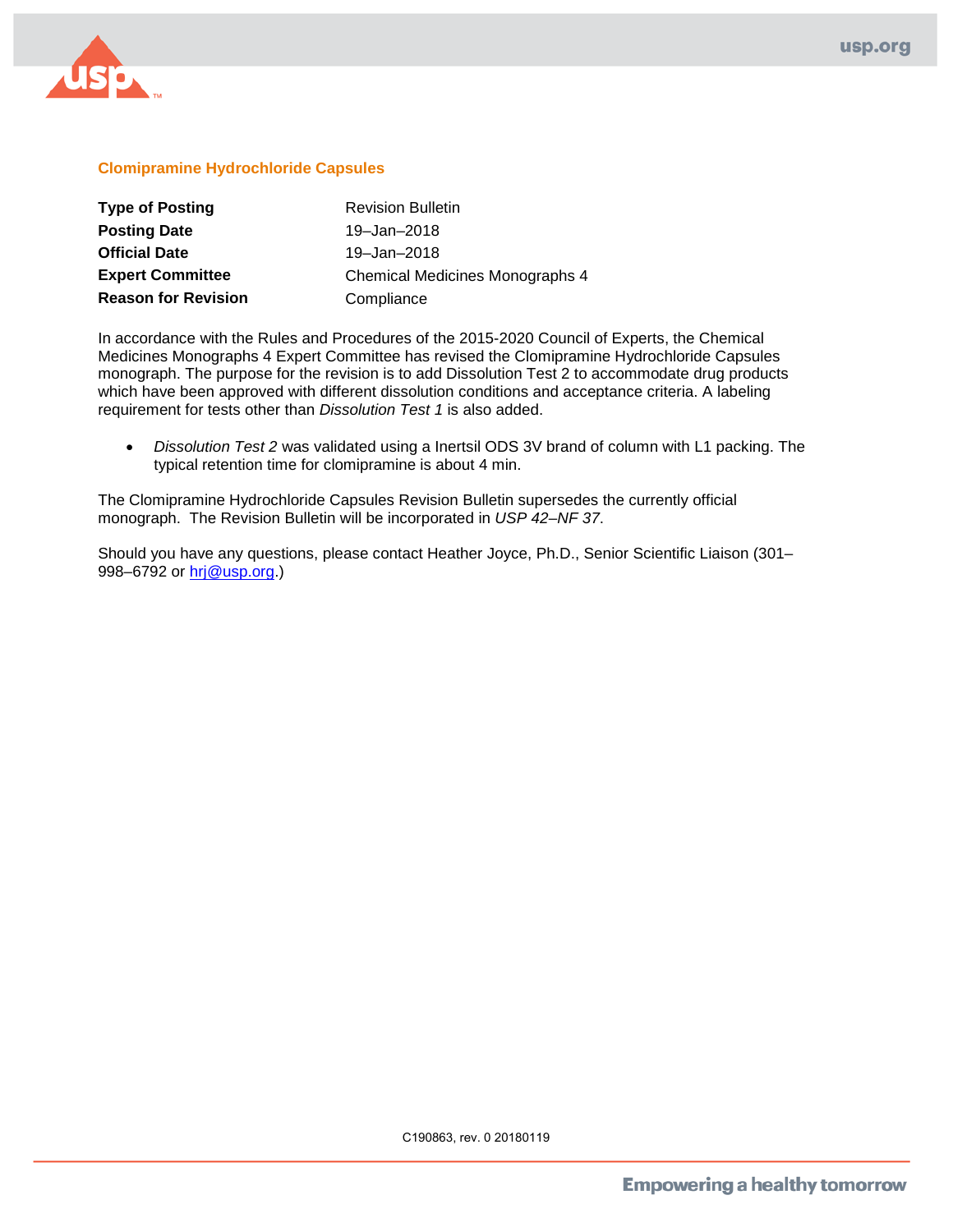# **Clomipramine Hydrochloride Capsules Analysis**

Clomipramine Hydrochloride Capsules contain NLT 90.0%  $r_U =$  peak response from the *Sample solution*<br>and NMT 110.0% of <sup>•</sup>the labeled amount of• ( $\frac{1}{15}$  = peak response from the *Standard solution*<br>clomintamine hydroc consideration in the *RB 19-Jan-2018 randally compared to the Standard solution* clomipramine hydrochloride (C<sub>19</sub>H<sub>23</sub>ClN<sub>2</sub> · HCl).  $C_s$  = concentration of USP Clomipramine

### • **<sup>A</sup>** (mg/mL) **. INFRARED ABSORPTION** 〈**197K**〉

**Sample:** Transfer the contents of a number of Cap- $C_U$  = nominal concentration of clomipramine<br>sules, equivalent to about 125 mg of clomipramine hy-<br>sules, equivalent to about 125 mg of clomipramine hysules, equivalent to about 125 mg of clomipramine hy-<br>drochloride, to a suitable container. Add 25 mL of *(mg/mL)* drochloride, to a suitable container. Add 25 mL of frace (mg/mL)<br>chloroform, stir for 5 min. and filter. Evaporate on a **Acceptance criteria:** 90.0%–110.0% chloroform, stir for 5 min, and filter. Evaporate on a **Acceptance criteria:** 90.0%–110.0% steam bath to a volume of 5 mL, chill in an ice bath, **PERFORMANCE TESTS**<br>add ethyl ether, and stir until crystals form. Filter, and P**ERFORMANCE TESTS** dry at  $100^\circ$  for 1 h.

**Acceptance criteria:** Meet the requirements *Change to read:*

### **ASSAY** •

### **PROCEDURE •**

- **Solution A:** 55 g/L of sodium 1-heptanesulfonate pre-<br>**Solution A:** 55 g/L of sodium 1-heptanesulfonate pre- **Medium:** •0.1 N hydrochloric acid VS;•
- 
- 
- 
- pared as follows. Transfer a suitable quantity of sociium<br>
1-heptanesulforate to an appropriate volume, when the sake the summer of the sake volume of water, and di-<br>
Inter with glacial acetic acid to volume. Then it is o
- and unit with the product complete state in the product complete that the state of the state of the state of the state of the state of the state of the state of the state of the state of the state and prepared as follows.

- 
- 
- 

- 
- 

- 
- 
- 

**Relative standard deviation:** NMT 2.0%

**Samples:** *Standard solution* and *Sample solution* **Calculate the percentage of the labeled amount of clo-**<br>Calculate the percentage of the labeled amount of clo-<br>mipramine hydrochloride (C<sub>19</sub>H<sub>23</sub>ClN<sub>2</sub> · HCl) in the portion of Capsules taken:

*Change to read:* Result = (*<sup>r</sup>U*/*<sup>r</sup>S*) × (*CS*/*CU*) ×<sup>100</sup>

- 
- 
- **IDENTIFICATION IDENTIFICATION EXECUTE: IDENTIFICATION Hydrochloride RS** in the *Standard solution* 
	-

- **DISSOLUTION**  $\langle 711 \rangle$ 
	-
	-
	-
	-
	-
	-
	-
	- -
	-
	-
	-
	-
	-

- 
- 
- 
- 
- **Standard solution:** (*L*/500) mg/mL of USP Clomipramine Hydrochloride RS from the *Standard stock solu-*